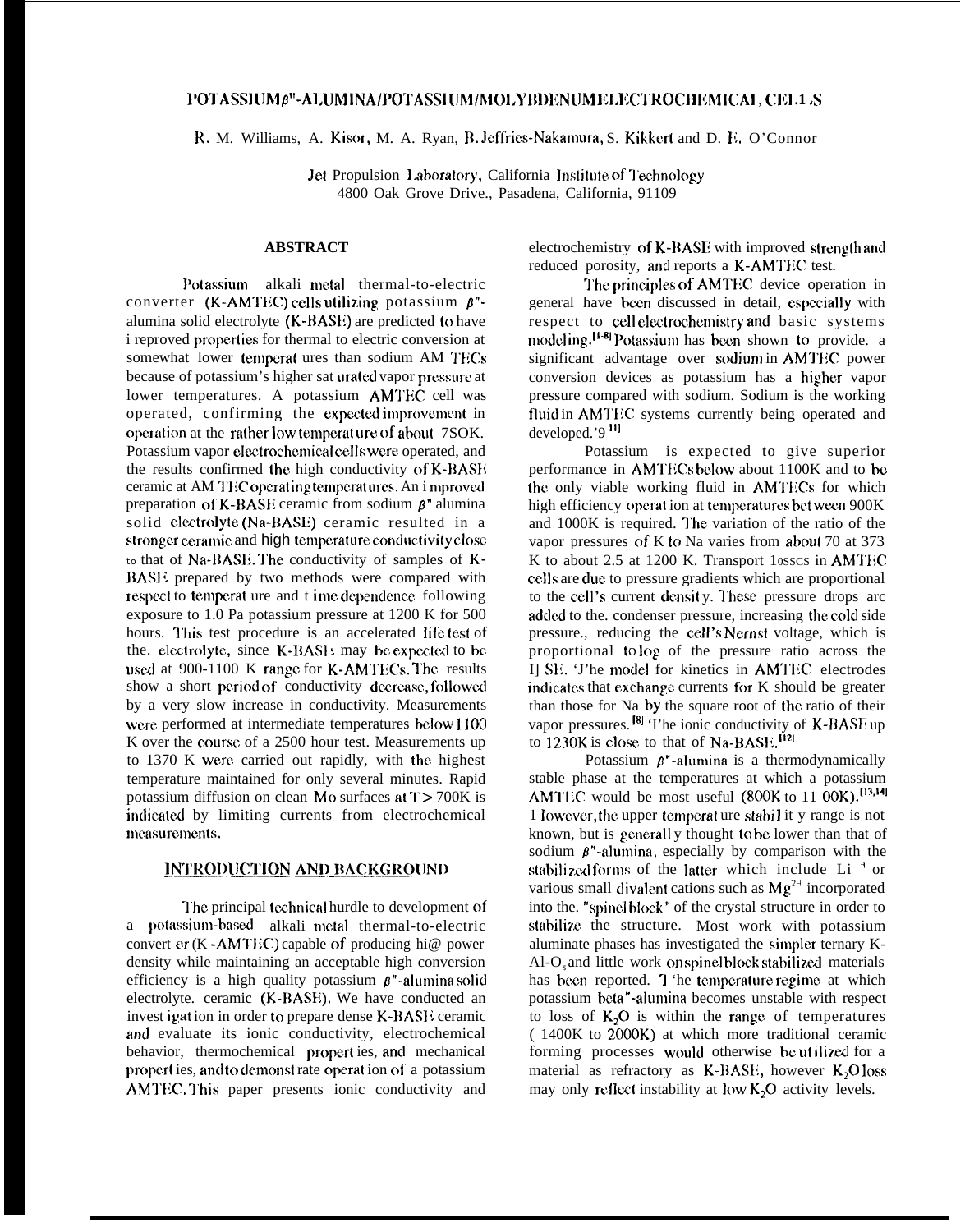## **EXPERIMENTAL**

K-BASE with improved ionic conductivity and greater mechanical strength was prepared by ion exchange from lithium stabilized sodium  $\beta$ "-alumina solid electrolyte ceramic (Na-BASE) obtained from Cerametec. 'l'he exchange technique was a modificat ion of that of Crosbie and Tennenhouse. They exchanged K" for Na' using KC1 vapor at about 1413K without fracturing the ceramic.<sup>[13]</sup> The K<sub>2</sub>O activity was maintained by surrounding the sample with K-BASE powder, and carrying out the cxchangc under air with potassium chloride vapor at temperatures up to 1625K. This method for preparation of dense, strong, single phase K-BASE was used to excbangc a 29.4 cm long. Na-RASE tube and tube sections by KU cxchangc at a temperature of 1600K under K-BASE powder in air atmosphere. Dimensional and mass changes were characterized and were consistent with full exchange of potassium for sodium. Samples were also prepared by Crosbie and Tennenhouse's technique for comparison.

K-BASE powders were prepared either from aqueous polymeric oxalates of K, Mg, and Al; or from hydrated oxides obtained by hydrolysis of organic solutions of the three metal alkoxides.  $\mu$ <sup>517</sup> Fine precursor powders were converted to K-BASE by heating to 132SK. K-BASIi were also made. from mixtures of  $KAIO<sub>2</sub>, MgAI<sub>2</sub>O<sub>4</sub>$ , and  $AI<sub>2</sub>O<sub>3</sub>$  heated for brief periods at 1875K <T< 1975 K.[181

1 (lectrochemical characterization was carried out using two and four electrode measurements of samples in potassium vapor in order to characterize the ionic conductivity of the K-BASE electrolyte. Two probe measurements were carried out in a potassium vapor test cell, to characterize the clcctmdc/electrolyte kinetics and K transport through the porous Mo electrode. In that test potassium pressure was controlled separately from tbc test sample by an independent heater. Two samples of solid electrolyte ceramic are held in a high temperature zone, and are contacted by four leads to at least four thin film electrodes. The temperat ures of both the samples of the electrolyte as well as the liquid metal reservoir are monitored by shielded thermocouples.

## **RESULTS AND DISCUSSION**

'l'he. test results confirm that the ceramic can be. exchanged and stabilized with respect to  $K<sub>0</sub>$  loss by the KClexchange at temperatures up to at least 1625 K. An air atmosphere helped inhibit mass loss from the ceramic during exchange. Higher ceramic conductivity, microcracking of the. ceramic, and  $K_2O$  loss competing with exchange have apparently been eliminated. 1 mproved conductivity ics in the K-BASI: ceramic also are confirmed. Two exchanges were generally required for

a complete or very <sup>C</sup>1OSC to complete exchange, characterized by a  $>4$  % mass increase and a linear expansion of about 1 %.

When K+ for Na" exchange takes place in  $\beta$ "alumina ceramics, the result is an increase in the  $c/a$ ratio of the lattice constants and resultant stresses and microfractures within the ceramic body. When the ion exchange, is carried out at sufficiently high temperature to enable creep in the ceramic to compensate for stresses generated during exchange, the reaction must also be performed under controlled  $K<sub>2</sub>O$  activity to prevent its loss from tbc ceramic. 'l'he failure strengths of small rectangular ceramic K-BASE and Na-BASE sections and rings were measured. Our results agree well with Crosbie and Tennenhouse's results for similar samples, except that our measurement technique for very small samples gave larger scatter, I'hc new preparation technique yields a K-BASI: ceramic which is significantly stronger than that prepared by KCI vapor exchange at lower temperature, and in some cases stronger than the Na-BASE starting material.

Scanning Electron Microscopy (SEM), Energy Dispersive Analysis (EDS), and  $X$ -Ray Diffraction  $(XRD)$  were used to analyze  $K-BASE$  samples. These techniques confirmed the chemical composition and indicated that K-BASE ceramics prepared by both KC] exchange techniques were composed of a  $\beta$ <sup>\*</sup> phase without detectable  $\beta$  phase. K-BASE powders were found to be mixtures of potassium  $\beta$ <sup>\*</sup>- and  $\beta$ - alumina with K/Al ratios as high as 1/3, by **SEM-EDS** and **XRD**. Sodium and potassium  $\beta/\beta$ " phases with Na/Al and K/Al ratios as high as  $1/3$  have been reported as ternary phases, without stabilizing ions, prepared by  $decomposition$  of alkali ammonium tris(oxalato) aluminate precursors at temperatures as low as 1325 K by Takahashi and co-workers <sup>[16,17</sup>], with the sodium material consisting of major fractions of both  $\beta$  and  $\beta$ " crystal phases, while the potassium material consisted of predominately the  $\beta$  crystal phase with traces of the  $\beta$ <sup>\*</sup> crystal phase, Crystal morphology observed via SEM could be correlated with the phases present by XRD and the composition by EDS. The phase purity of  $\beta''/\beta$ mixtures was evaluated on the basis of several moderate to strong  $XRD$  peaks of each phase which are weak or abscmt in the diffraction patterns of the other phase, discussed by Schmid.<sup>[19]</sup>

# **Ionic Conductivity**

A tube section prepared by KCI exchange under K-BASI<sup>i</sup> powder and air atmosphere at 1625K, and a section prepared at 1325K by KCI exchange in vacuum were each sputter-coated with four Mo electrodes, and used in assembly of a potassium vapor exposure cell to determine the. high temperature conductivity of the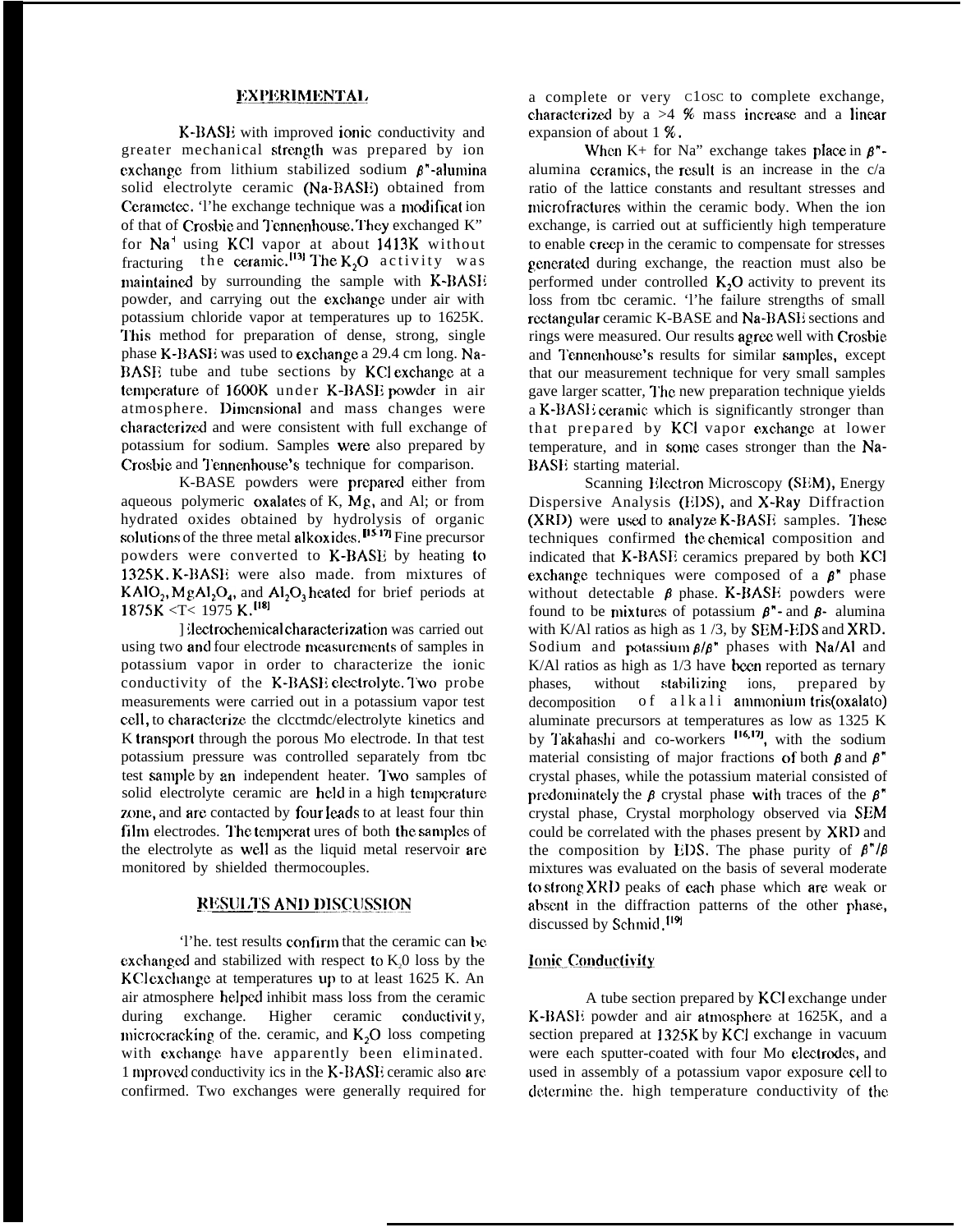electrolyte from four-probe d .c. and a.c. conductivity measurements in potassium vapor.  $[20]$  Ionic. conductivities were measured to > 1300K; the ceramic prepared hy the new technique has a conductivity on the order of  $40\%$ higher than that of the ceramic from the old preparative route. Fig. 1 shows three sets of four probe conductivity data taken with the external pair of electrodes serving as current leads and the internal pair as voltage sensing electrodes. No cover gas was used and the potassium pressure was fairly low, so the potassium atom mean free path in the vapor was very large and wc did not expect significant perturbation from ohmic behavior with relatively small currents. The response was linear indicating ohmic behavior. Four probe AC impedance taken with the same electrode arrangement was measured at a modulation amplitude of  $20 \text{ mV}$ , and the low frequency intercept was used to determine the total sample resistance. Excellent agreement was found bctween AC and DC techniques at higher temperatures, where the vapor test cell is hcst suited to conductivity measurements. The high temperature conductivity data were corrected for cell geomet ry, and arc present ed in Fig. 2. The effect of the improved higher temperature exchange under air and  $K<sub>2</sub>0$  rich  $K-BASE$  (circles and diamonds) compared with the cxchangc carried out at about  $1470$  K in KCl vapor under vacuum is to increase the magnitude of the conductivity and also to incrcasc the apparent activation energy slightly. Fig.  $3$  shows the variation of conductivity y at 1000K following sample exposures to low pressure potassium vapor at 1200K over a total of 500 hours. Long test lifetime serves to evaluate the stability and t i mc dependence, of conductivity of K-BASE at elevated temperature in a potassium vapor environment.



**Curreni, Amps**





**f ig. 2 Cc)nductivity c)f K- [VISE (1 625 K ) c] fter 50, 1?(), and 300" hours, tricjngles,** squares, and **diamonds**, respectively.



lime, **hour s**

**f** iq. 3 lonic conductivity of K-BASE prepared **0( 162:) K ,(Ircles, ond cIt 142E> K, squores, rncosurcd at 1O()()K, CIS CI function of tirnc C! XPOS(!C to Cl bOLJt 1 .() f'OSCOl K <sup>~</sup> Clt <sup>1</sup> 200 K."**

## Electrochemical Characteristics

Both kinetics and transport of the potassium vapor/porous Mo electrode/K-BASE cell are. quite fast in the upper operating temperature regime of an AMTEC, making precise measurement of these quant it ics difficult, but suggesting that K-BASE AMTEC devices may have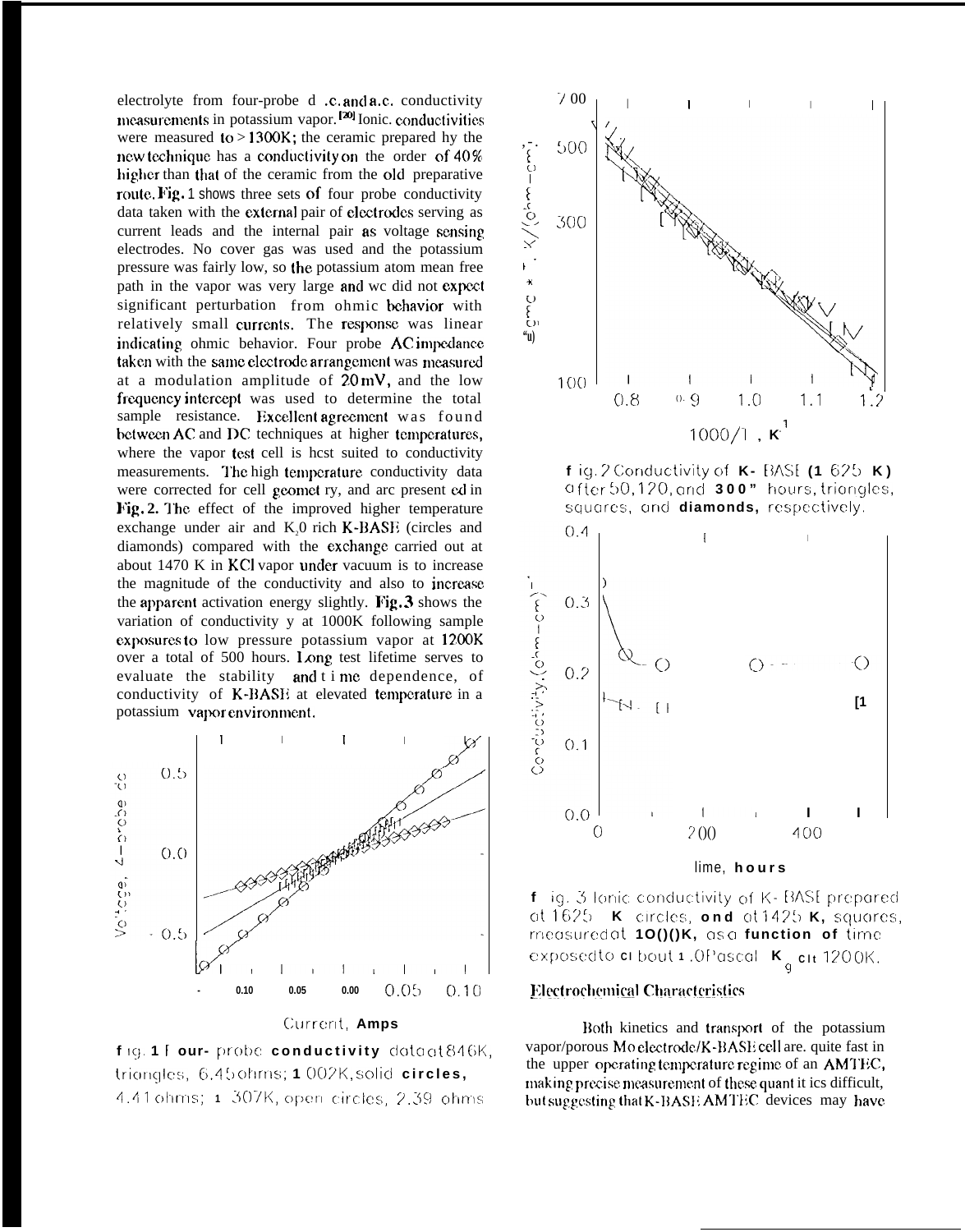exceptionally low electrochemical losses. Transport limitations can be evaluated from limiting currents of current -voltage curves. It is important to recognize that the limiting current is exhibited by the anode, which takes in potassium vapor and oxidizes it to potassium ions at the three phase interface between the K-BASE, the. Mo electrode, and the low pressure potassium vapor. In an AMTEC cell, transport does not usually give rise to a limiting current as the anode is generally a liquid alkali metal anode which has negligible losses at temperat urcs great er than about 725K.<sup>[21]</sup> Transport losses do occur for alkali metal vapor flowing out of the cathode, which is the low pressure electrode in an AMTI iC cell. It is a reasonable assumption that at similar pressures, transport will be equally facile in either direction. One difference is that in an AMTEC cathode, the reaction site is the site of highest alkali metal vapor pressure on the low pressure side of the elect rolytc, while at an anode in a vapor cell, the alkali metal vapor pressure is greater on the exterior than at the reaction site. If alkali diffusion is activated and its rate depends, for example, on surface. coverage, the two cases will give different transport losses. Surface transport of K atoms on the Mo electrode is implicated, and is cxpectcd to be somewhat faster for potassium than for sodium on mol ybdenum  $\left| \frac{12.25}{12.5} \right|$  At lower electrode temperatures, the limiting current region is reached at low volts.gcs, and current increases linearly with a greatly reduced slope. Because higher voltages could not be used, as discussed below, current-voltage curves were extrapolated to a current limiting regime at higher voltage assuming the shape of the current voltage curves to be similar, when significant curvature remained near 4.0 V. As a result, the derived values of G and the diffusion coefficient may be expected to be most accurate at lower electrode temperatures. G is a parameter describing electrode porosity, which is zero for electrodes with no resistance to vapor transport. ]f G is about 100, as found for K on Mo at  $900K$ , acceptable transport losses occur. I'hc best electrodes have values of G below about 20, and may be exploited to give optimal performance in AMTEC cells where other transport losses are not large. Mo electrodes give a value of  $G = 10$ at about 10SOK. Fig. 4 shows the derived diffusion coefficients for potassium diffusion through the electrode. Because the molybdenum electrodes on the  $improved K-BASE$  sample were initially about 0.3-0.4  $\mu$ m thick, they became discontinuous after operation at elevated temperature, as grain size increased to about 1.0  $\mu$ m diameter. Comparison of the limiting currents with those on the. second sample, which remained cont inuous, suggested that about  $4%$  of the sample remained electrochemically active. SEM examination indicated that about 1 % of the electrode was cent inuous, apparent  $\mathbf{I} \mathbf{y}$ below the molybdenum screen contacts. Wc calculate the.



diffusion coefficients assuming that the geometric average,  $2\%$ , of the electrode is active, with an uncertainty factor of two. Derivation of the diffusion coefficient uses an electrode thickness of  $1.0 \mu m$ , which is the approximate Mo grain size after several hundred hours at 1200K. The results are expected to depend somewhat on the ambient alkali metal vapor pressure. Average potassium pressures that are very low give anomalously high limiting currents, but the pool exists in a temperature gradient and some wicking to higher tempt.rature regions may occur. Fairly uniform pool temperat urcs were obtained at about 450-475 K; at significantly higher temperatures, the evaporation rate may cause dry out of the hottest region of the liquid potassium pool. Fig. 4 gives diffusion coefficients obtained with a fairly high pool temperatures so that the evaporation rate. will be fairly high, 'but a temperature gradient across the pool of  $\langle 20 \text{ K} \rangle$  could be maintained. The result is that we must not ascribe too much accuracy to the absolute values of the derived diffusion cocfficicnts, but we may expect that their temperature dependence, for a potassium pool maintained at nearly constant temperature, should reflect the activation energy of the transport process fairly well.

Voltages higher than about 4.2 V could not be used, because under the experimental conditions of low potassium vapor pressure at high temperature, there is little to hinder excitation of a plasma discharge. Fig. S shows this effect between two nominally isolated leads, with a very small current below 4.0 V and a rapidly increasing current above the *ionization* potential of atomic. potassium in the vapor, 4.318  $V$ .<sup>[26]</sup> Fig. 6 shows the current -voltage curve for two electrodes to  $S.0$  V,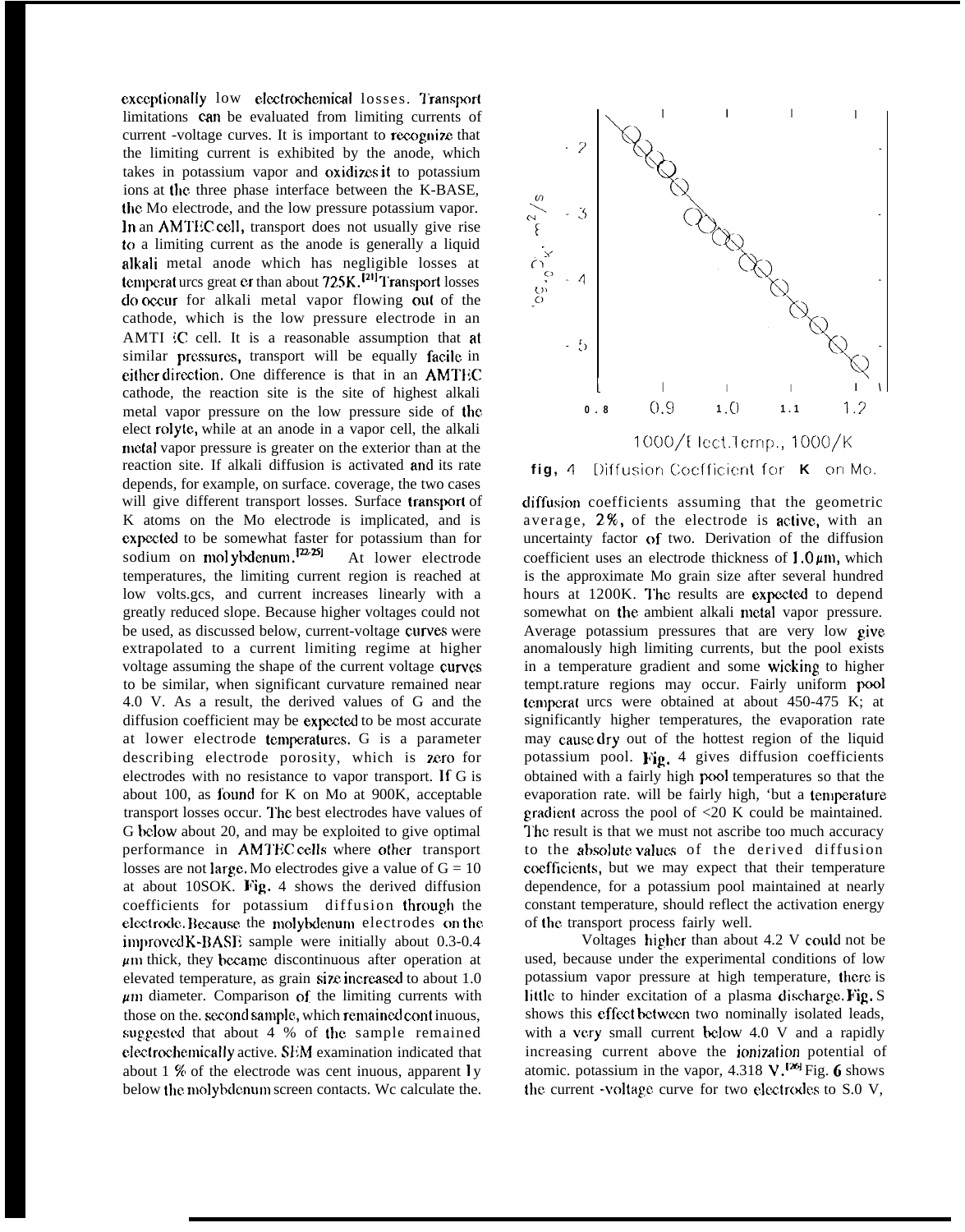with rapid current increase at the potassium ionization potential. This effect is important to applications of series connected AMTECs; in general, series connected cells should not exceed 4.0 V for potassium AMTECs or 5.0 V for sodium AMTECs, unless it can be assured that there are no possible vapor discharge. pathway bet ween cells with potential differences greater than these values.



Fig. 5 Current between non-contactedleads in potassium vapor at 992K. Vertical line is at potassium ionization potential = 4.318V



Fig. 6 Curren - voltage curves of two AMTE (electrodes to 5.0 volt S, Increase  $ot V > 4.3$  is due to plasmed ischarge.

#### **Potassium AMTEC Test**

The K-BASE tube, prepared as described above. was successfully brazed to a niobium tube transition, with TiCuNi filler metal, to a small stainless steal flange. The tube was sput tered with mol ybdenum thin film electrodes for an potassium AMTECtest.

The cell was operated at a nominal temperature of 687 K (at the bottom of the heater well), and one current-voltage curve, shown in Fig. 7, of a 14.4  $cm<sup>2</sup>$ electrode at an estimated temperature of 725-750 K was obtained, with an open circuit voltage of 0.6 volts, short circuit current of  $2.5$  amps and a total power of 0.3 watts. This performance is modest, but substantially better than the performance of a comparable sodium AMTEC cell at this low temperature. The sodium cell would have a higher open circuit voltage, but current and power densities would be significantly lower at this temperature. However, this was an early-in-life molybdenum electrode, probably containing substantial quantities of  $K_2MO_{4}$ , which we would expect to be a fairly good ionic conductor at elevated temperature. This phase might persist for viable operation lifetimes at lower cell temperatures, as it is higher melting and slightly less volatile than  $Na<sub>2</sub>MoO<sub>4</sub>$ . Based on the remits from both AMTEC and vapor cell tests, we would anticipate  $1.0 \mu m$  thick molybdenum electrodes to be very useful at 900K <1'< 1100K in potassium AMTECs and molybdenum electrodes will not sinter to a diameter exceeding 0.5  $\mu$ m within periods of years at the lower temperatures.

# **CONCLUSIONS**

Two low temperature mutes to nearly phase pure K-BASE (or Na-BASE) have been demonstrated and characterized. While not directly sintered to dense ceramics except for microscopic areas, this material is useful in ion exchange via ceramic tiring at controlled K20 activity and in potassium metal purification.

We have demonstrated high temperature direct synthesis from aluminates which increases density of K-BASE. This technique could potentially provide high density ceramic with further refinement. Our results generally confirm those. of Schäfer and Weppner, although we did not achieve as high a ceramic density.<sup>[18]</sup>

Based on improved understanding of the temperature and K,0 stability regime of K-beta "-alumina, the exchange process of Crosbie and Tennenhouse was improved by carrying out the exchange, at a higher temperature, with better control "of  $K_2O$  activity. The resulting ceramic shows the appropriate, weight gain of about 4.5 % after exchange, shows only a small anomalous volume expansion ( $\langle 1 \rangle$ ) over the expected volume expansion due to increase in the lattice